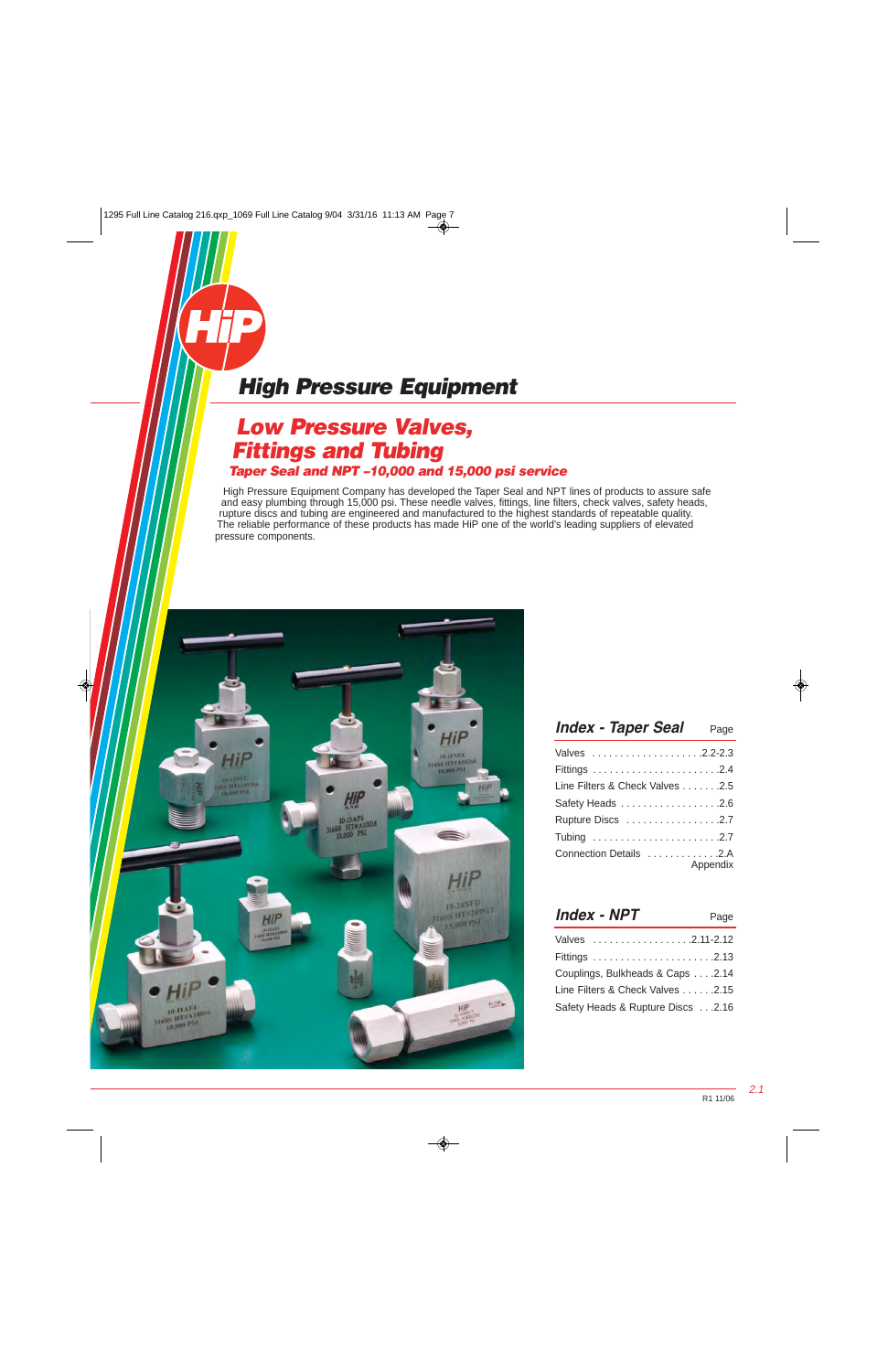<span id="page-1-0"></span>

AF1 ( $\frac{1}{16}$ ") and AF2 ( $\frac{1}{8}$ ") 15,000 psi



AF4  $\binom{1}{4}$  and AF6  $\binom{3}{8}$ ") 10,000 psi

### **Taper Seal Needle Valves 10,000 and 15,000 psi service**

**Compression type tubing connections** for  $\frac{1}{16}$ ,  $\frac{1}{8}$ ,  $\frac{1}{8}$ ,  $\frac{1}{4}$ , and  $\frac{3}{8}$ O.D. tubing. Requires no special tooling for tubing preparation (simply cut off, deburr, and insert tubing into connection). Connection details are shown on page 2.A.

 **Non-rotating tip stems** are standard for on-off service and ensure long life on valve seats. Regulating tip stems are available at no additional cost, add - REG to the catalog number.

 **Glands and sleeves** are supplied with each valve unless otherwise requested (glands and sleeves shown on pages 2.4 and 2.A).

 **Materials** include high tensile type 316 stainless steel for the valve body and hardened 17-4PH stainless steel lower section stem.

 **Packing** is Teflon (450°F) standard, with optional Viton (350°F), BUNA-N (200°F) or Grafoil (650°F) available at no additional cost.

 **Air operators** for remote control operation are available for all valves. (Refer to Air Operator section of catalog for additional data).

#### **Valve Features**

- Non-rotating stem tips
- Packing below stem threads
- Type 316 ss high tensile bodies
- Positive gland lock device
- No stem adjustment needed
- Black T-handles or choice of 4 colors
- $\bullet$  Tube sizes  $\frac{1}{16}$ " through  $\frac{3}{8}$ "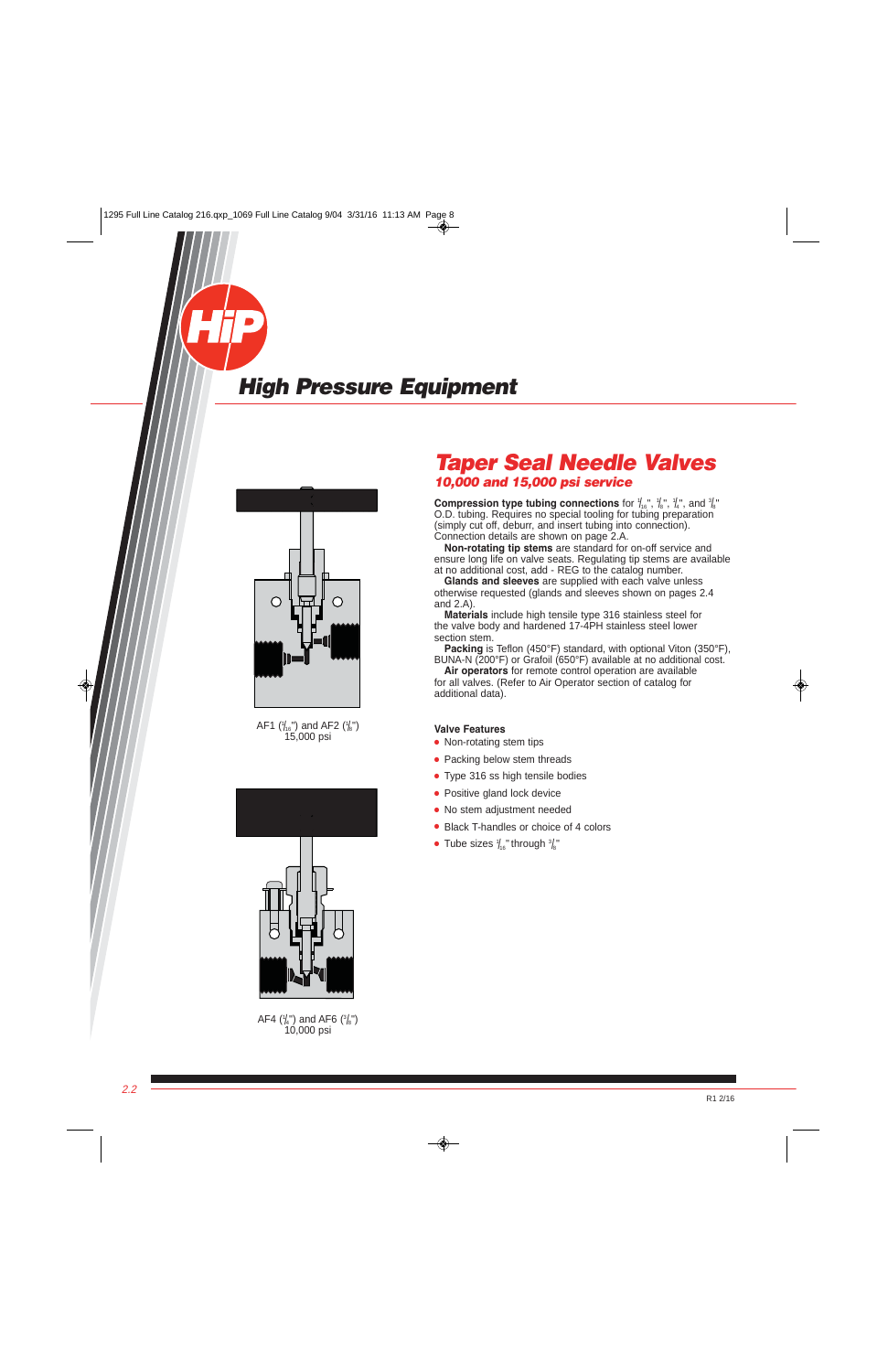

### **Taper Seal Valves**



### **Two Way Straight Valves**

| <b>Tubing</b>         | Catalog No. | psi    | <b>Connection</b> | Orifice         | D                    | E                              | Е             | G                     | н              |                              |                 |                | <b>Thickness</b> |
|-----------------------|-------------|--------|-------------------|-----------------|----------------------|--------------------------------|---------------|-----------------------|----------------|------------------------------|-----------------|----------------|------------------|
| $\frac{1}{16}$ " O.D. | 15-11AF1    | 15,000 | AF <sub>1</sub>   | 0.052"          | $2^{1/2}$            | $\mathbf{u}$<br>$1\frac{1}{8}$ | $^{1}/_{4}$ " | 13/32<br>$\mathbf{u}$ | $1\frac{1}{8}$ | $^{5}/_{16}$<br>$\mathbf{u}$ | $^{3}/_{4}$ "   | 9/64           | $\frac{1}{2}$    |
| $\frac{1}{8}$ " O.D.  | 15-11AF2    | 15,000 | AF <sub>2</sub>   | $^{1}/_{16}$ "  | $3^{1}/s$ "          | $1\frac{1}{2}$                 | 111''<br>116  | $151 -$<br>16         | $1^{13}/_{16}$ | $^{5}/_{16}$                 | 71 <sub>1</sub> | $^{9}/_{64}$ " | $^{3}/_{4}$ "    |
| $\frac{1}{4}$ " O.D.  | 10-11AF4    | 10,000 | AF4               | $^{1}/_{8}$ "   | $4^{5}/\mathrm{s}$ " | 2"                             | $^{1}/_{2}''$ | $\frac{1}{2}$         | $1^{7}/s$      | $\frac{1}{2}$                | $1^{3}/s$       | $^{7}/_{32}$ " | 1 <sup>''</sup>  |
| $\frac{3}{8}$ " O.D.  | 10-11AF6    | 10,000 | AF <sub>6</sub>   | $\frac{1}{8}$ " | $4^{5}/s''$          | 12"                            | $\frac{1}{2}$ | $\frac{1}{2}$         | $1^{7}/s''$    | $\frac{1}{2}$                | $1^{3}/s''$     | $^{7}/_{32}$ " | 1 <sup>''</sup>  |



#### **Two Way Angle Valves**

| <b>Tubing</b>         | Catalog No. | psi    | <b>Connection</b> | Orificel         | D                             |                |                          | G                | н                                                | u                                 |                     |                        | <b>Thickness</b> |
|-----------------------|-------------|--------|-------------------|------------------|-------------------------------|----------------|--------------------------|------------------|--------------------------------------------------|-----------------------------------|---------------------|------------------------|------------------|
| $\frac{1}{16}$ " O.D. | 15-12AF1    | 15,000 | AF <sub>1</sub>   | 0.052"           | $2^{5}/s$ "                   | $1\frac{1}{8}$ |                          | $^{21}/_{32}$ "  | $1^{3}/\mathrm{s}$ "                             | $^{5}/_{16}$ "                    | $^{3}/_{4}$ "       | $^{9}/_{64}$ "         | $\frac{1}{2}$    |
| $\frac{1}{8}$ " O.D.  | 15-12AF2    | 15,000 | AF <sub>2</sub>   | $\frac{1}{16}$ " | $3^{1}/s$                     | $1\frac{1}{2}$ | $\overline{\phantom{a}}$ | $151 -$<br>/16   | $1^{13}/_{16}$                                   | $^{\prime\prime}$<br>$^{5}/_{16}$ | $^{7}/\mathrm{s}$ " | $^{9}/_{64}$ "         | $^{3}/_{4}$ $''$ |
| $\frac{1}{4}$ " O.D.  | 10-12AF4    | 10.000 | AF4               | $\frac{1}{8}$ "  | $\mathbf{u}$<br>$5^{3}/_{16}$ | 2"             | -                        | $\ $<br>$1_{16}$ | $2^{7}/_{16}$ "                                  | $\frac{1}{2}$                     | $1^{3}/s''$         | $\frac{7}{32}$ "       | 1 <sup>''</sup>  |
| $\frac{3}{8}$ " O.D.  | 10-12AF6    | 10.000 | AF6               | $\frac{1}{8}$ "  | $5^{3}/_{16}$                 | 12"            |                          | $1\frac{1}{16}$  | $\frac{1}{6}$ " 2 <sup>7</sup> / <sub>16</sub> " | $1/$ $\mu$                        | $1\frac{3}{8}$ "    | 71 <sub>u</sub><br>132 | 1 <sup>''</sup>  |



### **Three Way Valves/Two Pressure Connections**

| <b>Tubing</b>         | Catalog No. | psi    | <b>Connection</b> | Orifice          | D                                           | Е              | Е             | G                               | н                                |                |               |                                             | <b>Thickness</b> |
|-----------------------|-------------|--------|-------------------|------------------|---------------------------------------------|----------------|---------------|---------------------------------|----------------------------------|----------------|---------------|---------------------------------------------|------------------|
| $\frac{1}{16}$ " O.D. | 15-13AF1    | 15,000 | AF <sub>1</sub>   | 0.052"           | $2^{3}/_{4}$                                | $1\frac{1}{8}$ | $^{1}/_{2}$ " | 21/32                           | $1^{3}/\mathrm{s}$ "             | $^{5}/_{16}$ " | $^{3}/_{4}$ " | $^{9}/_{64}$ "                              | $\frac{1}{2}$    |
| $\frac{1}{8}$ " O.D.  | 15-13AF2    | 15,000 | AF <sub>2</sub>   | $^{1}/_{16}$ "   | $3^{1}/_{8}$                                | $1\frac{1}{2}$ | $11/16$ "     | $151 -$<br>116                  | $^{\prime\prime}$<br>1131<br>/16 | $^{5}/_{16}$   |               | $^{9}/_{64}$ "                              | $^{3}/_{4}$ "    |
| $\frac{1}{4}$ " O.D.  | 10-13AF4    | 10.000 | AF4               | $\frac{1}{8}$    | $\boldsymbol{\mathsf{II}}$<br>$5^{3}/_{16}$ | 2 <sup>n</sup> | $\frac{1}{2}$ | $1\frac{1}{16}$<br>$\mathbf{u}$ | $2^{7}/_{16}$                    | $\frac{1}{2}$  | $1^{3}/s''$   | $\frac{7}{32}$ "                            | 1 <sup>n</sup>   |
| $\frac{3}{8}$ " O.D.  | 10-13AF6    | 10,000 | AF <sub>6</sub>   | $1/$ $\mu$<br>18 | $5^{3}/_{16}$<br>$^{\prime\prime}$          | 2''            | 1/1           | $1_{16}$<br>$^{\prime\prime}$   | $2^7/4$<br>16                    | $1/$ $\mu$     | 131''<br>18   | 7 <sub>1</sub><br>$^{\prime\prime}$<br>/ 32 | 1 <sup>11</sup>  |



#### **Three Way Valves/One Pressure Connection**

| <b>Tubing</b>        | Catalog No. | psi    | <b>Connection</b> | Orifice          |                               |                |                                | G                             | н                                   | υ             |                        |                  | <b>Thickness</b> |
|----------------------|-------------|--------|-------------------|------------------|-------------------------------|----------------|--------------------------------|-------------------------------|-------------------------------------|---------------|------------------------|------------------|------------------|
| $^{1}/_{16}$ " O.D.  | 15-14AF1    | 15,000 | AF <sub>1</sub>   | 0.052"           | $2^{3}/_{4}$ "                | $1\frac{1}{8}$ | $\frac{21}{32}$                | 21/32                         | $1^{3}/\mathrm{s}$ "                | $^{5}/_{16}$  | $^{3}/_{4}$ "          | $^{9}/_{64}$ "   | $\frac{1}{2}$    |
| $\frac{1}{8}$ " O.D. | 15-14AF2    | 15,000 | AF <sub>2</sub>   | $\frac{1}{16}$ " | $3^{1}/s$ "                   | $1^{1}/2$      | 15/16                          | $15/$ $\mu$<br>116            | $1^{13}/_{16}$<br>$^{\prime\prime}$ | 5/<br>16      | $^{7}/\mathrm{s}$ $''$ | $^{9}/_{64}$ "   | $^{3}/_{4}$ "    |
| $\frac{1}{4}$ " O.D. | 10-14AF4    | 10,000 | AF4               | $\frac{1}{8}$ "  | $5^{3}/_{16}$<br>$\mathbf{u}$ | 2"             | $1^{1}/_{16}$                  | $\mathbf{u}$<br>$1^{1}/_{16}$ | $2^{7}/_{16}$ "                     | $\frac{1}{2}$ | $1^{7}/s''$            | 7/32             | 1 <sup>''</sup>  |
| $\frac{3}{8}$ " O.D. | 10-14AF6    | 10,000 | AF6               | $\frac{1}{8}$ "  | $5^{3}/_{16}$                 | 2"             | $^{\prime\prime}$<br>$11_{16}$ | $11_{16}$                     | $2^{7}/_{16}$ "                     | $1/$ $\mu$    | $1^{3}/s''$            | $\frac{7}{32}$ " | 1 <sup>''</sup>  |



### **Three Way/Two Stem Connection Valves**

| <b>Tubing</b>        | Catalog No. | psi    | <b>Connection</b> | Orifice          | D              | E                   | Е            | G                  | н              |                | $\overline{ }$       |                         | <b>Thickness</b> |
|----------------------|-------------|--------|-------------------|------------------|----------------|---------------------|--------------|--------------------|----------------|----------------|----------------------|-------------------------|------------------|
| $1/16$ " O.D.        | 15-15AF1    | 15,000 | AF <sub>1</sub>   | 0.052"           | $4^{3}/_{4}$ " | $1\frac{1}{8}$   1" |              | $\frac{23}{32}$    | 2 <sup>n</sup> | 5/16           | $1^{3}/\mathrm{s}$ " | $^{9}/_{64}$ "          | $^{1}/_{2}$ "    |
| $\frac{1}{8}$ " O.D. | 15-15AF2    | 15,000 | AF <sub>2</sub>   | $\frac{1}{16}$ " | 5''            | $1\frac{1}{2}$      | $1^{1}/4$    | $^{7}/\text{s}$ "  | $2^{1}/2$      | $^{5}/_{16}$ " | $1\frac{7}{8}$       | $^{9}/_{64}$ "          | $^{3}/_{4}$      |
| $\frac{1}{4}$ " O.D. | 10-15AF4    | 10.000 | AF4               | $\frac{1}{8}$    | $8^{7}/_{8}$   | 2"                  | $11^{11}/16$ | 1 <sup>3</sup> /16 | $3^{3}/s$ "    | $\frac{1}{2}$  | $2^{3}/s''$          | $71 -$<br>132           | 4 <sup>  </sup>  |
| $\frac{3}{8}$ " O.D. | 10-15AF6    | 10,000 | AF <sub>6</sub>   | $1/$ $\mu$       | $8^{7}/_{8}$   | 2"                  | 111/<br>/16  | $-11131$<br>116    | $3^{3}/s$ "    | 1/1            | $2^{3}/s''$          | 71 <sub>1</sub><br>/ 32 | 4 <sup>''</sup>  |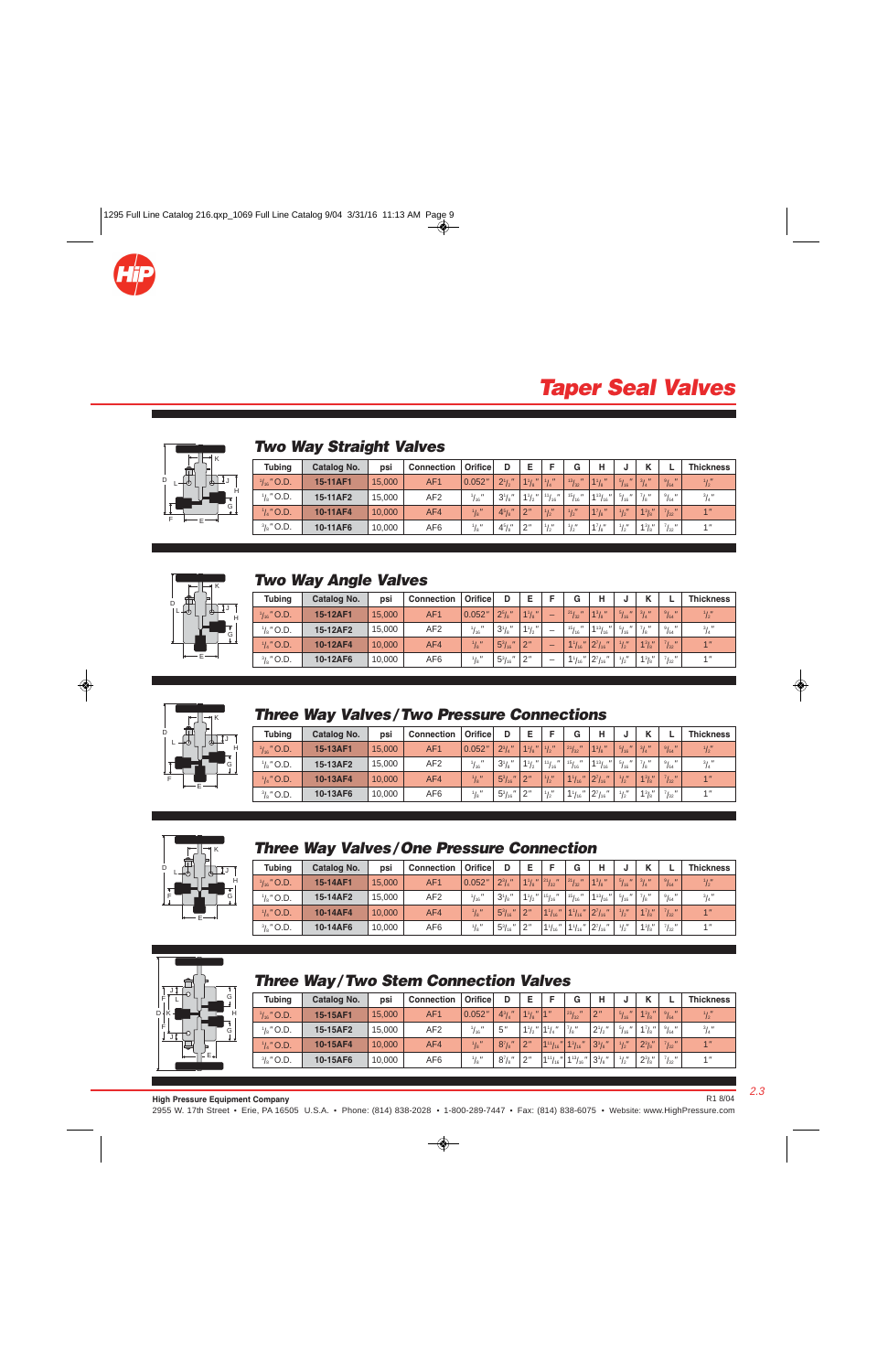### <span id="page-3-0"></span>**Glands/Sleeves/Plugs Elbows/Tees/Crosses**

A complete range of elbows, tees, and crosses is available for all of the tubing connection sizes. Material is high tensile 316 stainless steel. Standard tubing glands and sleeves are furnished unless otherwise specified.

#### **Connection Components**

| Catalog No. | Tube I<br><b>Size</b> | Gland | Catalog No. | <b>Tube</b><br><b>Size</b> | <b>Sleeve</b> | Catalog No. | <b>Tube</b><br><b>Size</b> | Plug |
|-------------|-----------------------|-------|-------------|----------------------------|---------------|-------------|----------------------------|------|
| 15-2AM1     | $\frac{1}{16}$        |       | $15-2A1$    | $\frac{1}{16}$ "           |               | 15-7AM1     | $\frac{1}{16}$             |      |
| 15-2AM2     | $^{1}/_{8}$ "         |       | $15-2A2$    | $^{1}/_{8}$ $''$           |               | 15-7AM2     | $^{1}/_{8}$ "              |      |
| 10-2AM4     | $\frac{1}{4}$         |       | $10-2A4$    | $^{1}/_{4}$ "              |               | 10-7AM4     | $\frac{1}{4}$              |      |
| 10-2AM6     | $^{3}/_{8}$ "         |       | 10-2A6      | $^{3}/_{8}$ $''$           |               | 10-7AM6     | $^{3}/_{8}$ $''$           |      |



**G**

#### **Taper Seal Elbows**

| Catalog No. | <b>Pressure</b><br>Rating<br>psi | <b>Connections</b>        | $A-B$           | E              | F              | G              | н               | <b>Thickness</b> |
|-------------|----------------------------------|---------------------------|-----------------|----------------|----------------|----------------|-----------------|------------------|
| 15-22AF1    | 15,000                           | $\frac{1}{4}$ (0.D. TUBE  | AF <sub>1</sub> | $^{3}/_{4}''$  | $^{3}/_{4}$ "  | $\frac{9}{16}$ | $\frac{9}{16}$  | $^{3}/_{8}$ "    |
| 15-22AF2    | 15,000                           | $\frac{1}{8}$ " O.D. TUBE | AF <sub>2</sub> | $1\frac{1}{8}$ | $1\frac{1}{8}$ | $^{3}/_{4}$ "  | $^{3}/_{4}''$   | $^{3}/_{4}$ "    |
| 10-22AF4    | 10,000                           | $\frac{1}{4}$ " O.D. TUBE | AF4             | $1\frac{1}{2}$ | $1^{1}/2$      | 1"             | 4 <sup>11</sup> | 4 <sup>11</sup>  |
| 10-22AF6    | 10,000                           | $\frac{3}{8}$ " O.D. TUBE | AF <sub>6</sub> | $1^{1}/2$      | $1^{1}/2$      | 4"             | 4H              | 4 <sub>  </sub>  |



| Catalog No. | <b>Pressure</b><br>Rating<br>psi | <b>Connections</b>        | $A-B-C$         | Е         |                | G             | н               | <b>Thickness</b> |
|-------------|----------------------------------|---------------------------|-----------------|-----------|----------------|---------------|-----------------|------------------|
| 15-23AF1    | 15,000                           | $\frac{1}{46}$ O.D. TUBE  | AF <sub>1</sub> | 1"        | $^{3}/_{4}$ "  | $\frac{1}{2}$ | 9/16            | $^{3}/_{8}$ "    |
| 15-23AF2    | 15,000                           | $\frac{1}{8}$ " O.D. TUBE | AF <sub>2</sub> | $1^{1}/2$ | $1\frac{1}{8}$ | $^{3}/_{4}$ " | $^{3}/_{4}$ "   | $^{3}/_{4}$ "    |
| 10-23AF4    | 10,000                           | $\frac{1}{4}$ " O.D. TUBE | AF4             | 2"        | $1\frac{1}{2}$ | 1"            | 1"              | 1"               |
| 10-23AF6    | 10,000                           | $\frac{3}{6}$ " O.D. TUBE | AF <sub>6</sub> | 2"        | $1\frac{1}{2}$ | 4"            | 4 <sub>  </sub> | 4"               |

#### **B A H F G E C D**

**B**

**E**

**C**

**A**

**H**

**F**

#### **Taper Seal Crosses**

| Catalog No. | <b>Pressure</b><br>Rating<br>psi | <b>Connections</b>        | $A-B-C-D$       | Е              | F               | G                  | н                  | <b>Thickness</b> |
|-------------|----------------------------------|---------------------------|-----------------|----------------|-----------------|--------------------|--------------------|------------------|
| 15-24AF1    | 15,000                           | $\frac{1}{16}$ O.D. TUBE  | AF <sub>1</sub> | 1"             | 1 <sup>''</sup> | $\frac{1}{2}$      | $\frac{1}{2}$ "    | $^{3}/_{8}''$    |
| 15-24AF2    | 15,000                           | $\frac{1}{8}$ " O.D. TUBE | AF <sub>2</sub> | $1\frac{1}{2}$ | $1\frac{1}{2}$  | $^{3}/_{4}$ "      | $^{3}/_{4}$ "      | $^{3}/_{4}$ "    |
| 10-24AF4    | 10,000                           | $\frac{1}{4}$ " O.D. TUBE | AF4             | 2"             | 2"              | 4 <sup>11</sup>    | 4 <sub>  </sub>    | 4 <sup>11</sup>  |
| 10-24AF6    | 10,000                           | $\frac{3}{8}$ " O.D. TUBE | AF <sub>6</sub> | 2"             | 2"              | $4$ $\overline{1}$ | $4$ $\overline{1}$ | 4 <sub>  </sub>  |
|             |                                  |                           |                 |                |                 |                    |                    |                  |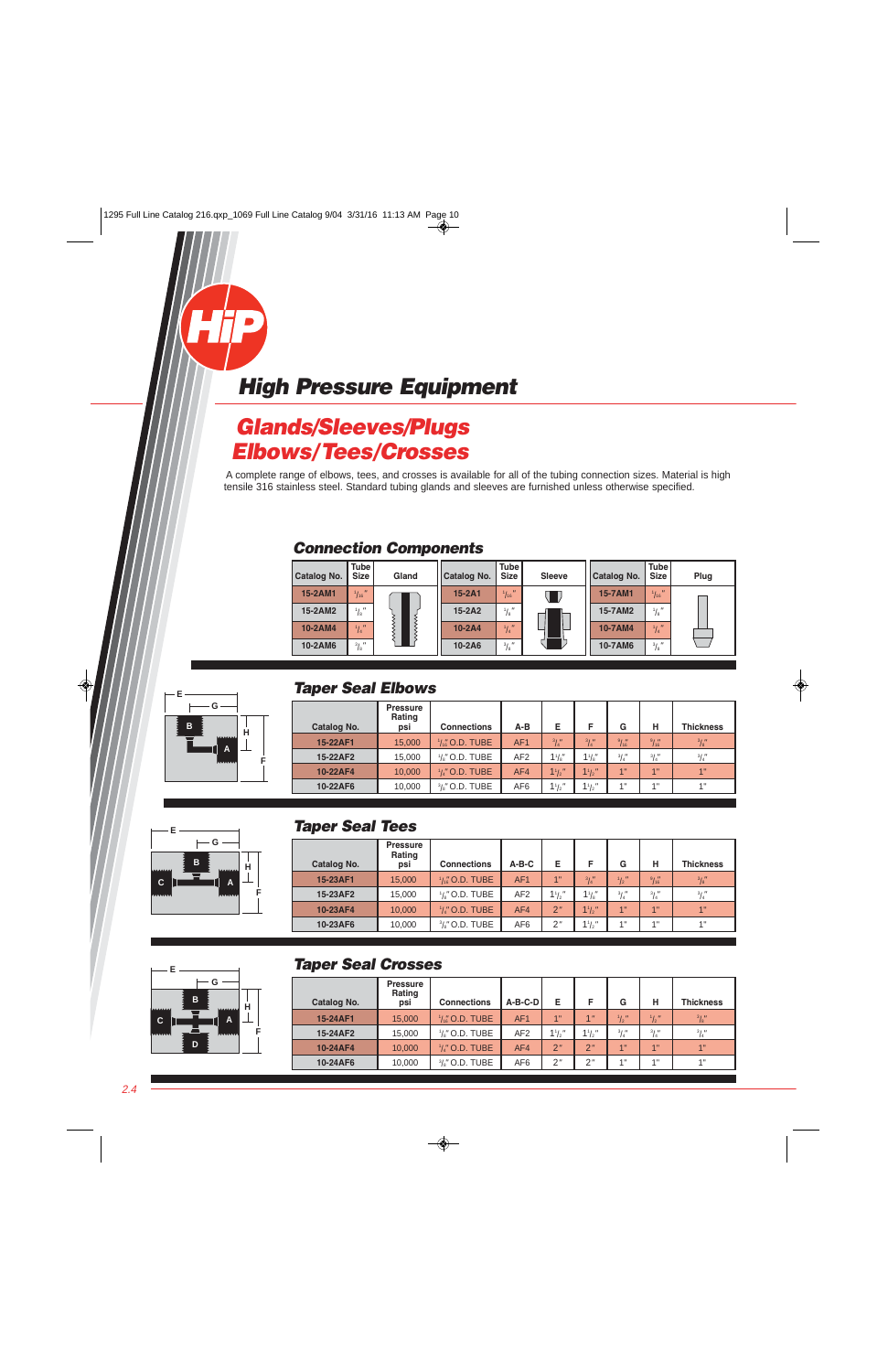<span id="page-4-0"></span>

### **Line Filters**

The line filters as shown utilize sintered stainless steel filter discs (AF2 & AF1 – 3 pc./set, AF4 & AF6 – 4 pc./set). Porosities are available as per the chart to the right. If not otherwise specified, 100 micron filter discs are supplied.  $(One micron = 0.001 millimeters)$ . Material of bodies and end covers is high tensile 316 stainless steel. Standard tubing glands and sleeves are provided unless otherwise specified.



|             | <b>Pressure</b><br>Rating |                                          |                | Hex           | <b>Micron Size Filter</b><br>Available |  |   |    |     |      |
|-------------|---------------------------|------------------------------------------|----------------|---------------|----------------------------------------|--|---|----|-----|------|
| Catalog No. | psi                       | <b>Connections</b>                       | Length         | <b>Size</b>   | 0.5                                    |  | 5 | 10 | 40. | 1100 |
| 15-51AF1    | 15,000                    | $\frac{1}{16}$ TAPER SEAL                | $3^{1}/s$      | $^{3}/_{4}$ " |                                        |  |   |    |     |      |
| 15-51AF2    | 15,000                    | $1/s$ " TAPER SEAL                       | $3^{1}/s''$    | $^{3}/_{4}$ " |                                        |  |   |    |     |      |
| 10-51AF4    | 10,000                    | 1/4" TAPER SEAL                          | $5^{1}/4$ "    | $1^{3}/s''$   |                                        |  |   |    |     |      |
| 10-51AF6    | 10,000                    | <sup>3</sup> / <sub>a</sub> " TAPER SEAL | $5^{1}/_{4}$ " | $1^{3}/s''$   |                                        |  |   |    |     |      |

## **Ball Check Valves**

Ball type check valves insure flow in one direction only. Material for bodies, balls, and covers is high tensile 316 stainless steel. Standard tubing glands and sleeves are provided unless otherwise specified.



| Catalog No. | psi    | <b>Connections</b>                       | Length            | Hex             |
|-------------|--------|------------------------------------------|-------------------|-----------------|
| 15-41AF1    | 15,000 | $1/46$ TAPER SEAL                        | $3^{1}/s$         | 4 <sub>  </sub> |
| 15-41AF2    | 15,000 | <sup>1</sup> /s" TAPER SEAL              | $3\frac{9}{16}$ " | 4 <sub>  </sub> |
| 10-41AF4    | 10,000 | <sup>1</sup> /4" TAPER SEAL              | $3^7/s''$         | 4 <sub>  </sub> |
| 10-41AF6    | 10,000 | <sup>3</sup> / <sub>a</sub> " TAPER SEAL | $3^7/s''$         | 4 <sub>  </sub> |

# **Soft Seat Check Valves**

Soft seat check valves insure flow in one direction only and can be mounted in any position. These are highly reliable for both gas and liquid service. Standard O-ring (soft seat) material for the sealing surface is Buna-N (nitrile) with other materials including Teflon and Viton available on request. Temperature is limited by the choice of O-ring material. Material of all other parts is high tensile 316 stainless steel. Standard glands and sleeves are provided unless otherwise specified.



| Catalog No. | psi    | <b>Connections</b>                       | Length      | Hex             |
|-------------|--------|------------------------------------------|-------------|-----------------|
| 15-41AF1-T  | 15,000 | $\frac{1}{16}$ TAPER SEAL                | $3^{1}/2$   | 1 <sup>''</sup> |
| 15-41AF2-T  | 15,000 | 1/s" TAPER SEAL                          | $3^{1}/2$ " | 4 <sub>  </sub> |
| 10-41AF4-T  | 10,000 | <sup>1</sup> /4" TAPER SEAL              | $3^{7}/s$   | 4 <sup>''</sup> |
| 10-41AF6-T  | 10,000 | <sup>3</sup> / <sub>a</sub> " TAPER SEAL | $3^7/s''$   | 4 <sub>  </sub> |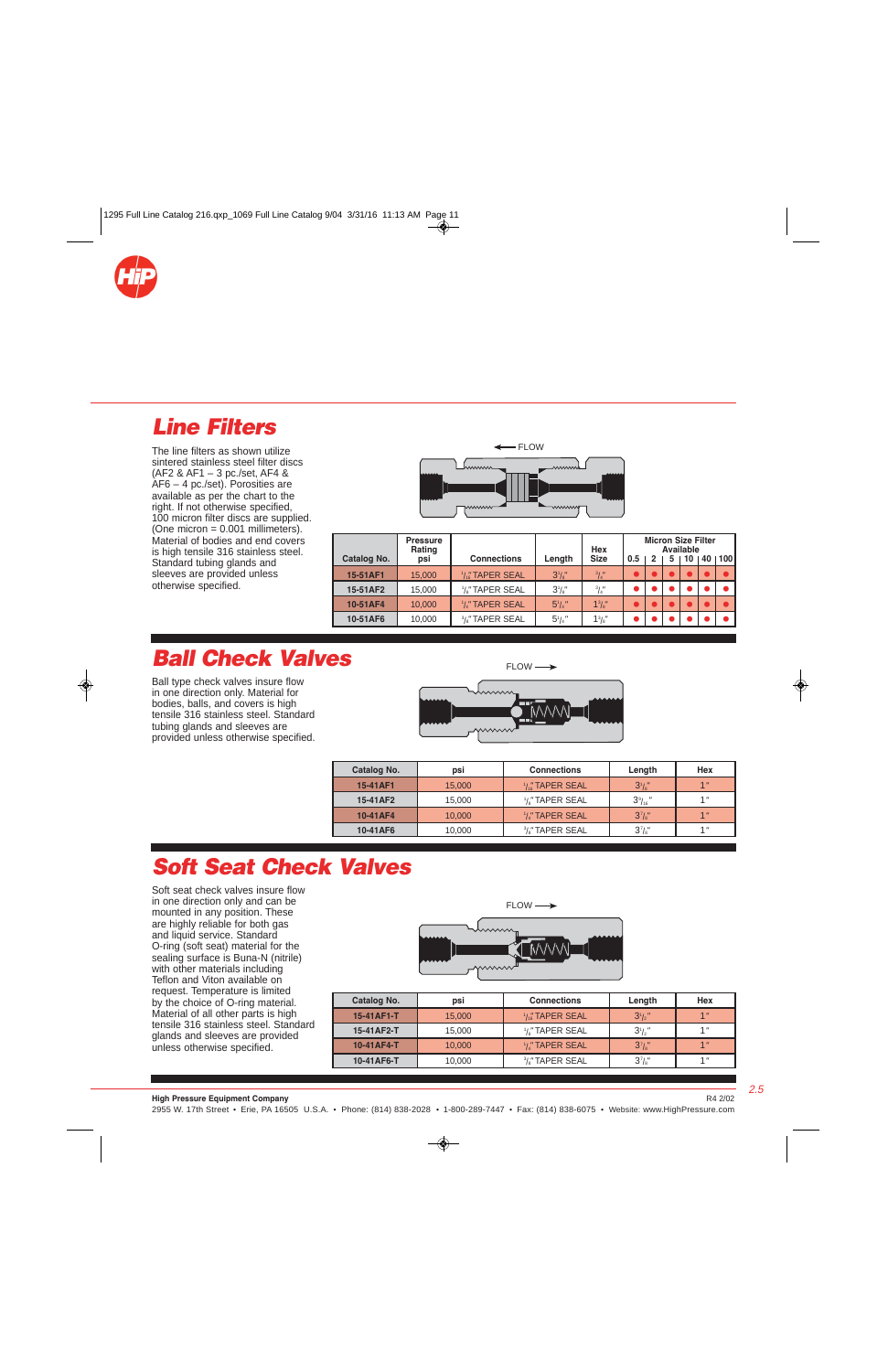### <span id="page-5-0"></span>**Safety Heads**



 A choice of three safety head designs is available: male inlet, female inlet (straight), and tee type. The male inlet design can be inserted directly into the tubing connections of valves and various fittings such as tees and crosses, or located in pressure vessels.

Outlet connections on all sizes are  $\frac{3}{8}$ " pipe (NPT). This outlet may be connected to a suitable discharge line to vent pressure to a safe location in the event of bursting of the rupture disc. Torque required for sealing rupture discs will range from 40 to 60 foot pounds, depending upon pressure and media being used.

 Material of bodies and hold down nuts is high tensile 316 stainless steel. Hold down rings are hardened 17-4PH stainless steel. Standard tubing glands and collars (sleeves) are provided unless otherwise specified.

 **Note:** Rupture discs are **not** included and must be ordered as a separate item.



#### **Male Inlet Safety Heads**

| <b>Catalog No.</b> | <b>Pressure</b><br>Rating<br>psi | Inlet<br><b>Connection</b>               | Length    | Hex<br><b>Size</b> |
|--------------------|----------------------------------|------------------------------------------|-----------|--------------------|
| 10-61AM4           | 10.000                           | $1/4$ " TAPER SEAL                       | $2^{1}/s$ | 4 <sup>''</sup>    |
| 10-61AM6           | 10,000                           | <sup>3</sup> / <sub>a</sub> " TAPER SEAL | $2^1/s''$ | 4 <sub>  </sub>    |



#### **Tee Type Safety Heads**

| Catalog No. | <b>Pressure</b><br>Rating<br>psi | Inlet<br><b>Connection</b>     | А                    | в                             | <b>Thickness</b> |
|-------------|----------------------------------|--------------------------------|----------------------|-------------------------------|------------------|
| 15-63AF1    | 15,000                           | $1/16$ TAPER SEAL              | $1\frac{1}{8}$ " HEX | $1^{3}/s''$                   | $1^{1}/s''$      |
| 15-63AF2    | 15,000                           | $1/$ <sub>s</sub> " TAPER SEAL | $1\frac{1}{2}$       | $1\frac{1}{2}$                | 4 <sub>II</sub>  |
| 10-63AF4    | 10,000                           | $1/4$ " TAPER SEAL             | 2"                   | 1 <sup>3</sup> / <sub>4</sub> | 4 <sub>II</sub>  |
| 10-63AF6    | 10,000                           | $\frac{3}{8}$ " TAPER SEAL     | 2''                  | $1\frac{3}{4}$ "              |                  |
|             |                                  |                                |                      |                               |                  |



### **Female Inlet (Straight) Safety Heads**

| <b>Pressure</b><br>Rating<br>psi | Inlet<br><b>Connection</b>  | Length      | Hex<br><b>Size</b> |
|----------------------------------|-----------------------------|-------------|--------------------|
| 15,000                           | $\frac{1}{16}$ " TAPER SEAL | $1^{7}/s$   | 1 <sup>''</sup>    |
| 15,000                           | <sup>1</sup> /s" TAPER SEAL | $1^7/s''$   | 1 <sup>''</sup>    |
| 10,000                           | $1/4$ " TAPER SEAL          | $1^{7}/s''$ | 4 <sup>''</sup>    |
| 10,000                           | $\frac{3}{8}$ " TAPER SEAL  | $1^7/s''$   | 4 <sub>  </sub>    |
|                                  |                             |             |                    |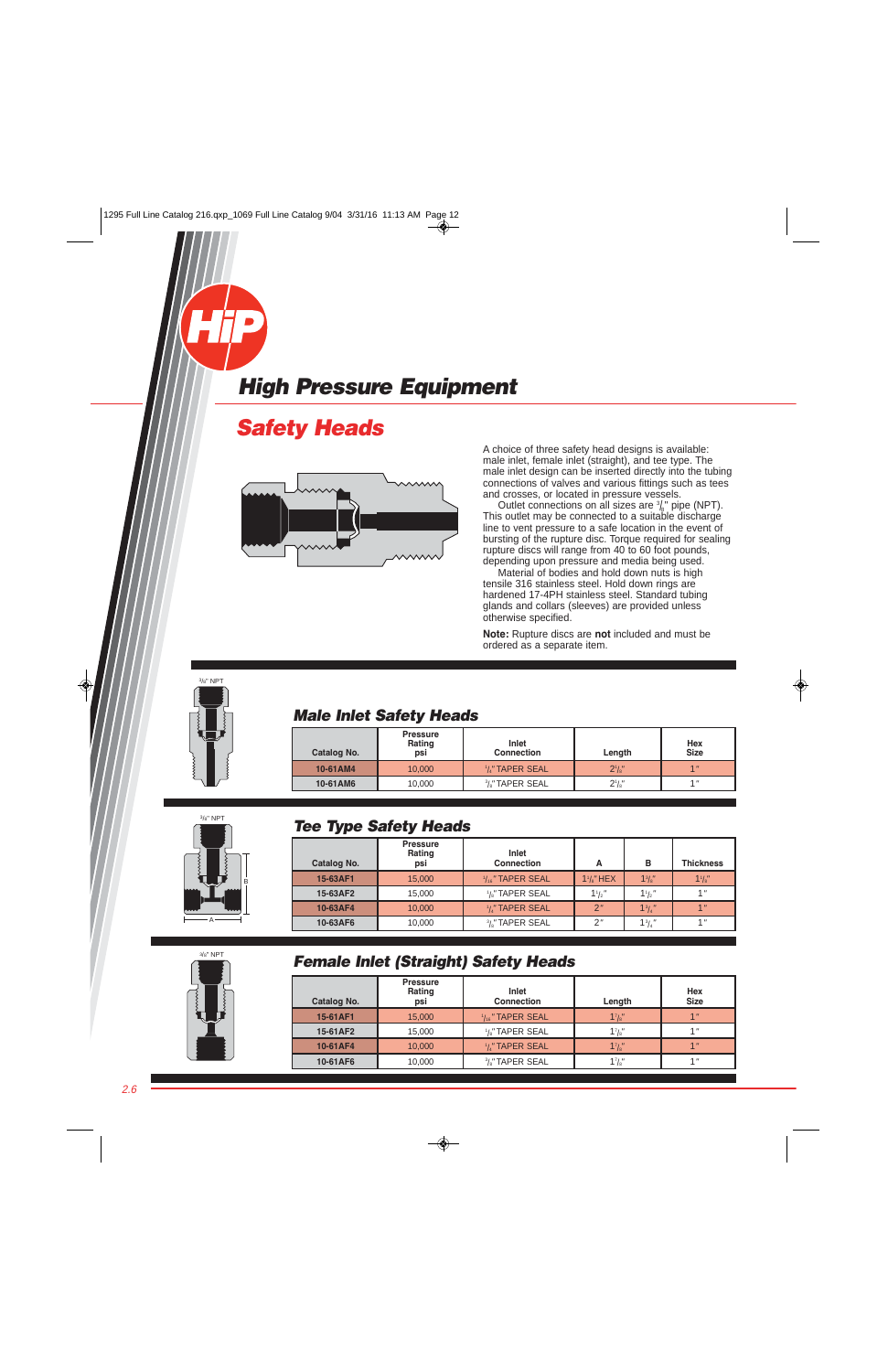<span id="page-6-0"></span>

### **Rupture Discs 1 /4 " Angled Seat**



 $1/4"$ effective area

**SPECIAL DISCS** are available on special order for pressure ranges not shown above and in numerous materials and coatings. Consult factory for price and delivery.

Standard rupture discs are available from stock in burst pressures as listed in the chart below. Taper seal pressures are shaded. These discs are 316 stainless steel (except for 1000 psi which are inconel) and may be used with any of the safety heads shown. Note that these rupture discs are supplied with a tolerance of plus 6% and minus 3% of specified burst pressure. Samples of each batch are then tested and the actual average burst pressure is stamped on an accompanying metal tag. Factors influencing rupture disc life include corrosion, metal fatigue, and cyclic effects. Periodic replacement is recommended to prevent premature failure.



#### **Standard Burst Pressures (in psi at 72°F)**

| 1.000 | 3.000 | 5.000 | 7.000 | 9.000  | 11.000 | 17.500 | 25.000 | 37.500 | 55,000 |
|-------|-------|-------|-------|--------|--------|--------|--------|--------|--------|
| 1.500 | 3.500 | 5.500 | 7.500 | 9.500  | 11.500 | 18,000 | 27,000 | 40.000 | 60.000 |
| 2,000 | 4.000 | 6.000 | 8.000 | 10.000 | 12.500 | 20.000 | 30.000 | 45.000 | 65,000 |
| 2,500 | 4.500 | 6.500 | 8.500 | 10.500 | 15,000 | 22.500 | 35.000 | 50,000 |        |

## **High Pressure Tubing**

Tubing is cold drawn, seamless, and is supplied in the  $\frac{1}{8}$  hard condition (not annealed). Tensile strength is approximately 40 percent higher than that of annealed tubing. All tubing is manufactured in strict accordance with High Pressure Equipment Company specifications to insure tolerances and bore quality. Tubing is stocked in lengths of 18 to 22 feet but may be ordered in shorter lengths with **no additional cutting charge.**

**Note:** The  $\frac{1}{16}$  and  $\frac{1}{8}$  O.D. tubing sizes may be coiled for shipment. Larger sizes must be shipped in straight lengths.



|                 | <b>Tubing Size</b>                          | Working<br><b>Pressure</b><br>psi | Type of<br><b>Connection Used</b> | <b>Material</b> | Catalog<br><b>Order Number</b> |
|-----------------|---------------------------------------------|-----------------------------------|-----------------------------------|-----------------|--------------------------------|
| $\frac{1}{16}$  | $\frac{1}{16}$ " O.D. x 0.006" I.D.         |                                   |                                   |                 | 15-9A1-006                     |
|                 | $\frac{1}{16}$ " O.D. x 0.030" I.D.         | 15,000                            | $\frac{1}{16}$ " TAPER SEAL (AF1) | 316 SS          | 15-9A1-030                     |
| $\frac{1}{8}$ " | $\frac{1}{8}$ " O.D. x 0.060" I.D.          | 15,000                            | $\frac{1}{8}$ " TAPER SEAL (AF2)  | 316 SS          | 15-9A2                         |
| $\frac{1}{4}$   |                                             |                                   |                                   | 316 SS          | 10-9A4-316                     |
|                 | $\frac{1}{4}$ " O.D. x $\frac{1}{8}$ " I.D. | 10,000                            | $\frac{1}{4}$ " TAPER SEAL (AF4)  | 304 SS          | 10-9A4-304                     |
| $^{3}/_{8}$ "   | $^{3}/_{8}$ " O.D. x $^{1}/_{4}$ " I.D.     |                                   |                                   | 316 SS          | 10-9A6-316                     |
|                 |                                             | 10,000                            | $\frac{3}{8}$ " TAPER SEAL (AF6)  | 304 SS          | 10-9A6-304                     |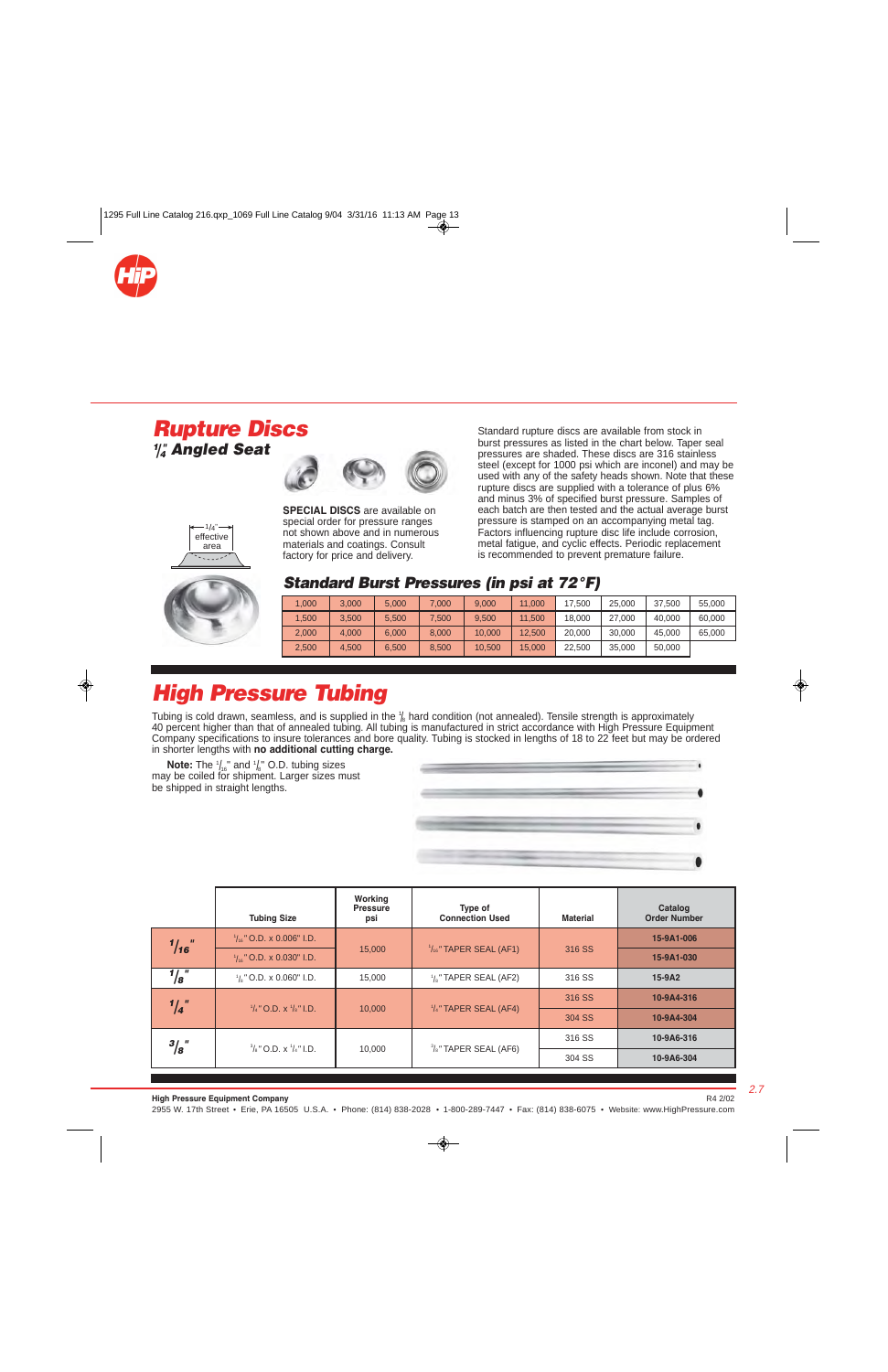### <span id="page-7-0"></span>**Taper Seal Connections 10,000 and 15,000 psi service**

Taper Seal connections are available for  $\mathcal{H}_6^s$ ,  $\mathcal{H}_8^s$ ,  $\mathcal{H}_4^s$ , and  $\mathcal{H}_5^s$  and  $\mathcal{H}_6^s$  $\frac{3}{8}$ " O.D. tubing. No special tubing preparation is required – simply cut tubing to desired length, deburr and assemble. The  $\frac{1}{6}$ ,  $\frac{1}{4}$ ,  $\frac{1}{4}$ , and  $\frac{3}{8}$  sizes utilize a two-piece sleeve which is supplied partially assembled. When the connection is assembled, the outer sleeve portion is permanently compressed over the inner portion to rigidly lock the sleeve onto the tubing. Note that the sleeve is not forced to bite into the tubing, but rather is clamped onto the tubing

Tubing Gland Sleeve

much like a machine collet. **Pressure ratings**. The  $\frac{1}{16}$ " and  $\frac{1}{8}$ " O.D. tubing size connections are rated to 15,000 psi working pressure. The  $\frac{1}{4}$ " and  $\frac{3}{8}$ " O.D. sizes are rated to 10,000 psi working pressure.

**Easy make-up connections**. One of the popular benefits of taper seal connections is that it is very easy to determine when the connection is "tight enough" during initial assembly. Simply rotate the tubing gland into the connection until you feel a "bottoming out" or "dead stop" of the wrench. This signals that the connection has been properly made.

A commercial thread lubricant is highly recommended to facilitate initial makeup of the connection, but such lubrication may be removed afterwards if desired. The Taper Seal connection can be disassembled and then reassembled an indefinite number of times.

**Standard material** for the gland is Type 316 stainless steel. The inner portion of the two-piece sleeve is Type 316 stainless steel. The nonwetted outer sleeve portion is zinc plated alloy steel. (Note that the  $\frac{1}{16}$ " O.D. size is a one-piece sleeve design) in Type 316 stainless steel.

**Tubing glands and sleeves** are provided with all valves and fittings unless otherwise requested. (See chart at right for size details and catalog numbers).

2.A Appendix

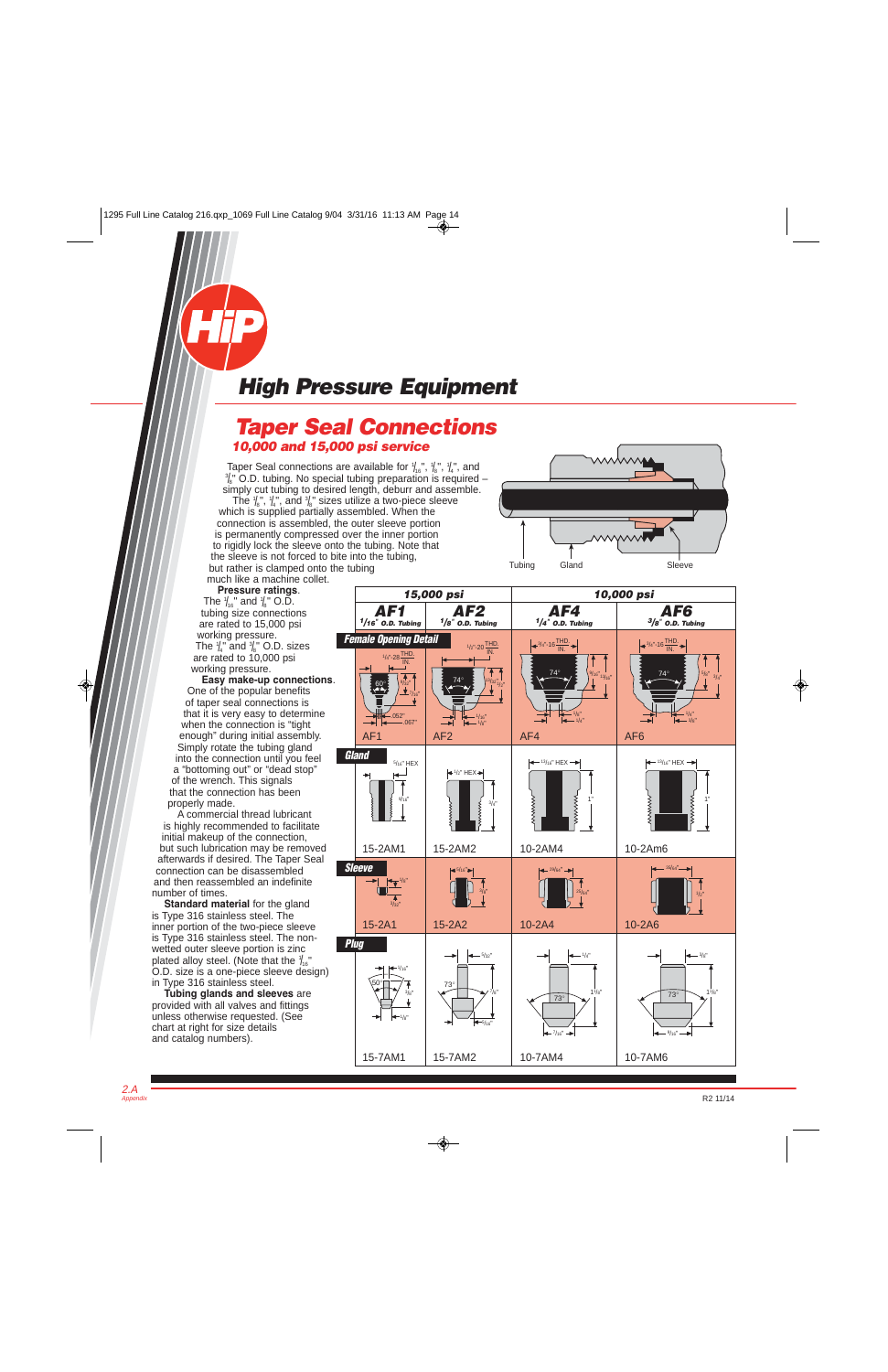<span id="page-8-0"></span>

## **Female NPT/10,000 psi Pipe Connection Valves**

#### **1 /8 " • <sup>1</sup> /4 " • <sup>3</sup> /8 " • <sup>1</sup> /2 " NPT**

**Non-rotating tip stems** are standard for on-off service and insure long life on valve seats. Regulating tip stems are available for all valves at no additional cost.

**Materials** include high tensile Type 316 stainless steel for valve bodies, and hardened 17-4PH stainless steel for lower section stems.

**Packing** is Teflon (450°F) standard with optional Viton (350°F), BUNA-N (200°F) and Grafoil (650°F) available at no additional cost.

**Air operators** for remote control operation are available for all valves. (See Air Operator section of catalog).





NFA ( $\frac{1}{8}$ "), NFB ( $\frac{1}{4}$ ") and NFC ( $\frac{3}{8}$ 

 $\mathsf{NFD}(\frac{1}{2})$   $\mathsf{NFD}(\frac{1}{2})$ 



#### **Two Way Straight Valves**

| <b>Pipe Size</b>    | Catalog No.*    | psi    | <b>Connection</b> | Orifice        | D              | E              |               | G                          | н                                  |               | v           |                   | <b>Thickness</b> |
|---------------------|-----------------|--------|-------------------|----------------|----------------|----------------|---------------|----------------------------|------------------------------------|---------------|-------------|-------------------|------------------|
| $\frac{1}{8}$ " NPT | <b>10-11NFA</b> | 10,000 | <b>NFA</b>        | $^{1}/_{8}$ "  | $4^{3}/_{4}$ " | 2 <sup>n</sup> | 7/8"          | $^7/8$                     | $2^{7}/_{16}$<br>$\mathbf{u}$      | $\frac{1}{2}$ | $1^{3}/s''$ | $\frac{7}{32}$    | 1 <sup>n</sup>   |
| $\frac{1}{4}$ " NPT | <b>10-11NFB</b> | 10.000 | <b>NFB</b>        | $^{1}/_{8}''$  | $4^{3}/_{4}$   | 2"             | $71$ H        | ' ו י<br>'s                | $^{\prime\prime}$<br>$2^{7}/_{16}$ | 1/1           | $1^{3}/s''$ | $7/$ $\mu$<br>132 | 1 <sup>''</sup>  |
| $\frac{3}{8}$ " NPT | <b>10-11NFC</b> | 10.000 | <b>NFC</b>        | $\frac{1}{8}$  | $4^{3}/_{4}$ " | 2"             | 71H           | $^7$ / $_8^{\prime\prime}$ | $2^7/16$<br>$\mathbf{u}$           | $^{1}/_{2}''$ | $1^{3}/s''$ | $^{7}/_{32}$      | 1 <sup>n</sup>   |
| $\frac{1}{2}$ " NPT | 10-11NFD        | 10.000 | <b>NFD</b>        | $^{5}/_{16}$ " | $5^{5}/s''$    | $2^{5}/s''$    | $^{3}/_{4}''$ | $1^{3}/s''$                | $3^{1}/s''$                        | 1/            | 15/8        | $5/$ $\mu$<br>116 | $1\frac{1}{2}$   |



#### **Two Way Angle Valves**

| <b>Pipe Size</b>    | Catalog No.*    | psi    | <b>Connection</b> | Orifice       | D            | F              |                          | G               | н                                  |               |             |                  | <b>Thickness</b> |
|---------------------|-----------------|--------|-------------------|---------------|--------------|----------------|--------------------------|-----------------|------------------------------------|---------------|-------------|------------------|------------------|
| $\frac{1}{8}$ " NPT | <b>10-12NFA</b> | 10,000 | <b>NFA</b>        | $\frac{1}{8}$ | $4^{3}/_{4}$ | 2 <sup>n</sup> | -                        | $A$ $II$        | $2^{7}/_{16}$                      | 1/1           | $1^{3}/s''$ | 71 <sub>ii</sub> | 1 <sup>n</sup>   |
| $1/4$ " NPT         | <b>10-12NFB</b> | 10,000 | <b>NFB</b>        | $\frac{1}{8}$ | $4^{3}/_{4}$ | 2"             | $\overline{\phantom{a}}$ | 4 <sub>  </sub> | $^{\prime\prime}$<br>$2^{7}/_{16}$ | 1, n          | $1^{3}/s''$ | 71 <sub>1</sub>  | 1 <sup>11</sup>  |
| $\frac{3}{8}$ " NPT | <b>10-12NFC</b> | 10,000 | <b>NFC</b>        | $^{1}/_{8}$ " | $4^{3}/_{4}$ | 2 <sup>n</sup> | -                        | $A$ $\mu$       | $\mathbf{u}$<br>$2^{7}/_{16}$      | $\frac{1}{2}$ | $1^{3}/s''$ | $\frac{7}{32}$   | 1 <sup>n</sup>   |
| $\frac{1}{2}$ " NPT | <b>10-12NFD</b> | 10.000 | <b>NFD</b>        | $^{5}/_{16}$  | $5^{3}/_{4}$ | $2^{5}/s''$    | -                        | $1\frac{1}{2}$  | $3^{1}/_{4}$ "                     | 1/1           | 15/8"       | $5/$ $\mu$       | $1\frac{1}{2}$   |

\* For valves requiring high temperature Grafoil packing in the 1/<sub>8</sub>" NPT, or 1/<sub>4</sub>" NPT or 3/<sub>8</sub>" NPT sizes, add suffix "-W" to catalog number. (Example 10-11NFB-W.)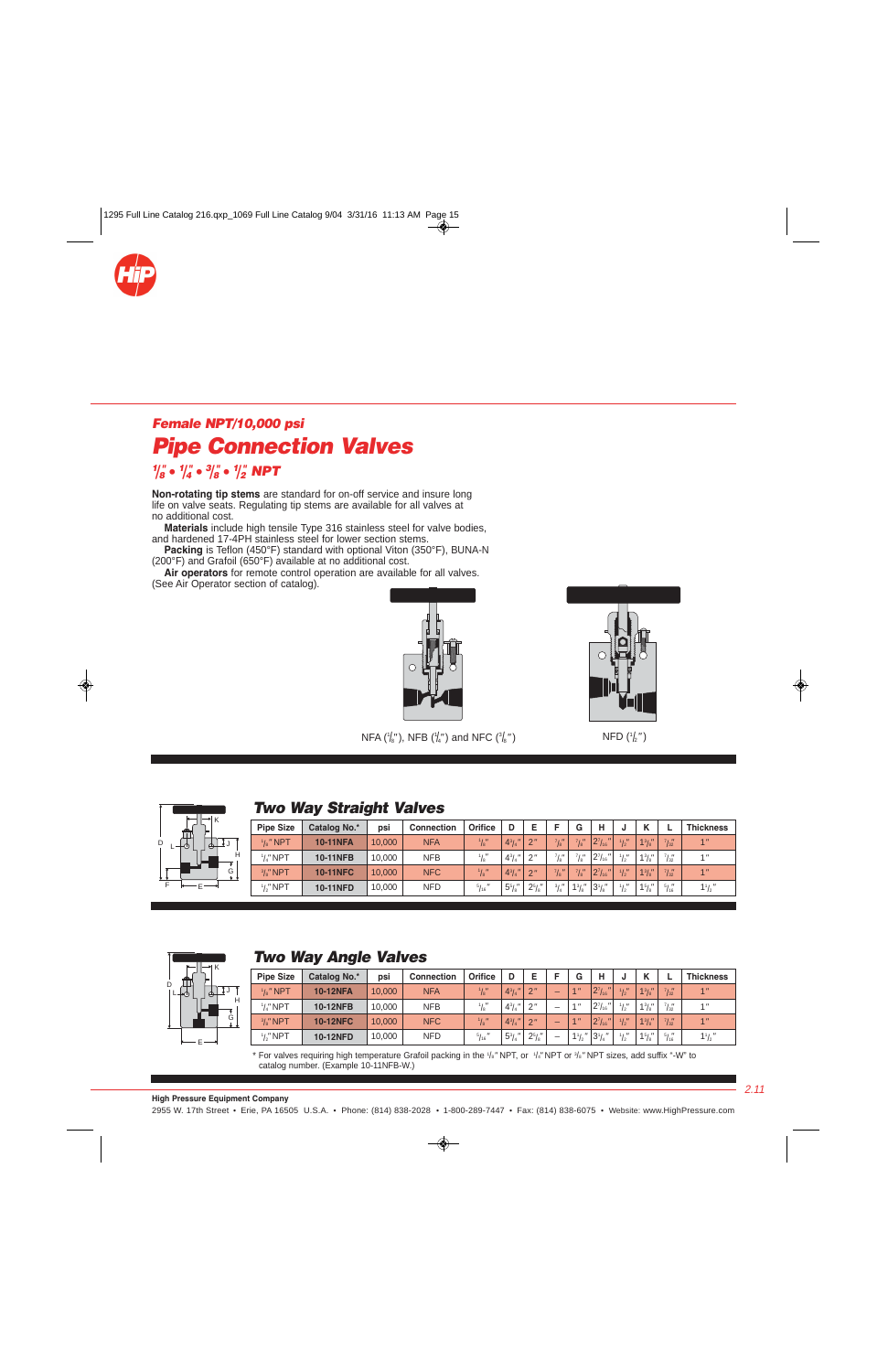

### **Female NPT/10,000 and 15,000 psi Pipe Connection Valves**

 $\frac{1}{8}$   $\bullet$   $\frac{1}{4}$   $\bullet$   $\frac{3}{8}$   $\bullet$   $\frac{1}{2}$  NPT  $\bullet$   $\frac{3}{4}$  NPT  $\bullet$  1" NPT **Non-rotating tip stems** are standard for on-off service and insure

long life on valve seats. Regulating tip stems are available for all valves at no additional cost.

**Materials** include high tensile Type 316 stainless steel for valve bodies, and hardened 17-4PH stainless steel for lower section stems. **Packing** is Teflon (450°F) standard with optional Viton (350°F),

BUNA-N (200°F) and Grafoil (650°F) available at no additional cost. **Air operators** for remote control operation are available for all valves.

(See Air Operator section of catalog).



NFA ( $\frac{1}{8}$ ") and NFB ( $\frac{1}{4}$ "



 $\mathsf{NFC} \left( \frac{3}{8} \right)$  and  $\mathsf{NFD} \left( \frac{1}{2} \right)$ 



 $NFF\left(\frac{3}{4}\right)$  and NFH (1")

#### **Two Way Straight Valves**

|   | K            |
|---|--------------|
|   |              |
| D | ₫J<br>⋔<br>Æ |
|   | Н            |
|   | $\vec{c}$    |
| F |              |

| <b>Pipe Size</b>    | Catalog No.*     | psi    | <b>Connection</b> | <b>Orifice</b> | D                 | E              | Е                 | G           | н              | u              | κ            |                       | <b>Thickness</b> |
|---------------------|------------------|--------|-------------------|----------------|-------------------|----------------|-------------------|-------------|----------------|----------------|--------------|-----------------------|------------------|
| $\frac{1}{8}$ " NPT | <b>15F-11NFA</b> | 15,000 | <b>NFA</b>        | .203           | $4^{3}/^{''}$     | 2 <sup>n</sup> | $^{3}/_{8}$ "     | 13/16       | 2 <sup>n</sup> | $^{3}/_{8}$ "  | $1^{1}/4$    | $^{7}/_{32}$          | $^{3}/_{4}''$    |
| $1/x''$ NPT         | <b>15F-11NFB</b> | 15.000 | <b>NFB</b>        | .203           | $4^{3}/^{''}_{8}$ | 2''            | $^{3}/_{8}''$     | 13/16       | 2"             | $^{3}/_{8}''$  | $1^{1}/_{4}$ | $^{7}/_{32}''$        | $^{3}/_{4}''$    |
| $\frac{3}{6}$ " NPT | <b>15F-11NFC</b> | 15.000 | <b>NFC</b>        | .312           | $6^{1}/s$         | $2^{1}/2''$    | $\frac{1}{2}$     | $1^{1}/s''$ | $2^{7}/s''$    | $\frac{1}{2}$  | $1^{3}/s''$  | $\frac{11}{32}$       | 1 <sup>n</sup>   |
| $1/s''$ NPT         | <b>15F-11NFD</b> | 15.000 | <b>NFD</b>        | .312           | $6^{3}/s''$       | $2^{5}/s''$    | $^{3}/_{4}$ "     | $1^{3}/s''$ | $3^{1}/s''$    | $\frac{1}{2}$  | $1^{3}/s''$  | $^{11}/\frac{17}{32}$ | $1\frac{1}{2}$   |
| $\frac{3}{4}$ " NPT | <b>10F-11NFF</b> | 10.000 | <b>NFF</b>        | .687           | $8^{1}/2$         | $4^{1}/s''$    | $^{7}/\mathrm{s}$ | $1^{13}/16$ | $4^{5}/s''$    | $1^{1}/s''$    | $2^{1}/2''$  | $\frac{9}{16}$        | $1^3/4''$        |
| 1" NPT              | <b>10F-11NFH</b> | 10,000 | <b>NFH</b>        | .687           | $8^{1}/2$         | $4^{1}/s''$    | $^{7}/_{8}$ "     | $1^{13}/16$ | $4^{5}/_{8}$ " | $1\frac{1}{8}$ | $2^{1}/2$    | $\frac{9}{16}$        | $1^{3}/_{4}$     |

#### **Two Way Angle Valves**



| <b>Pipe Size</b>    | Catalog No.*     | psi    | <b>Connection</b> | <b>Orifice</b> | D                     | Е           | F | G             | н              | J              | К              |                 | <b>Thickness</b> |
|---------------------|------------------|--------|-------------------|----------------|-----------------------|-------------|---|---------------|----------------|----------------|----------------|-----------------|------------------|
| $\frac{1}{8}$ " NPT | <b>15F-12NFA</b> | 15,000 | <b>NFA</b>        | .203           | $4^{13}/\frac{1}{16}$ | 2"          |   | $1^{1}/4$     | $2^{7}/_{16}$  | $^{3}/_{8}$ "  | $1^{1}/4$      | $^{7}/_{32}$    | $^{3}/_{4}''$    |
| $\frac{1}{4}$ " NPT | <b>15F-12NFB</b> | 15.000 | <b>NFB</b>        | .203           | $4^{13}/_{16}$        | 2"          |   | $1^{1}/4$     | $2^{7}/_{16}$  | $^{3}/_{8}$ "  | $1^{1}/_{4}$ " | $^{7}/_{32}$    | $^{3}/_{4}''$    |
| $\frac{3}{8}$ " NPT | <b>15F-12NFC</b> | 15,000 | <b>NFC</b>        | .312           | $6^{1}/2$             | $2^{1}/2''$ | – | $1^{1}/2$     | $3^{1}/4$      | $\frac{1}{2}$  | $1^{3}/s''$    | $\frac{11}{32}$ | 1 <sup>n</sup>   |
| $1/3$ " NPT         | <b>15F-12NFD</b> | 15.000 | <b>NFD</b>        | .312           | $6^{1}/_{2}$ "        | $2^{5}/s''$ |   | $1^{1}/2$     | $3^{1}/_{4}$ " | $\frac{1}{2}$  | $1^{3}/8$      | $\frac{11}{32}$ | $1\frac{1}{2}$   |
| $\frac{3}{4}$ " NPT | <b>10F-12NFF</b> | 10.000 | <b>NFF</b>        | .687           | 9"                    | $4^{1}/s''$ | _ | $2^{5}/_{16}$ | $5^{1}/s''$    | $1^{1}/s''$    | $2^{1}/2''$    | $\frac{9}{16}$  | $1^3/4''$        |
| 1" NPT              | <b>10F-12NFH</b> | 10.000 | <b>NFH</b>        | .687           | 9"                    | $4^{1}/s''$ |   | $2^{5}/_{16}$ | $5\frac{1}{8}$ | $1\frac{1}{8}$ | $2^{1}/2''$    | $\frac{9}{16}$  | $1^3/4''$        |

\* For valves requiring high temperature Grafoil packing in the 1/<sub>8</sub>" NPT, or 1/<sub>4</sub>" NPT or 3/<sub>8</sub>" NPT sizes, add suffix "-W" to catalog number. (Example 10-11NFB-W.)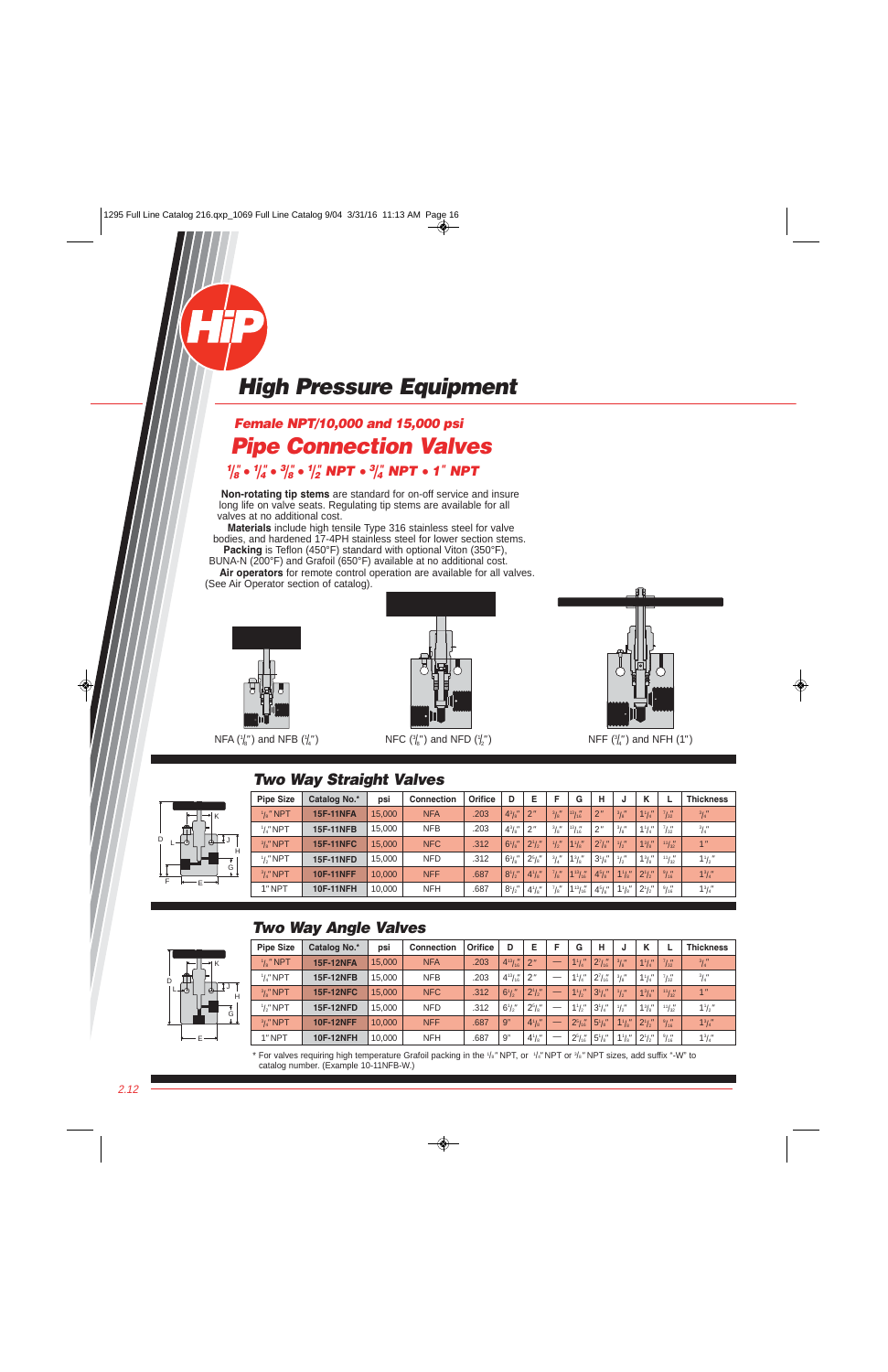<span id="page-10-0"></span>

# **Elbows/Tees/Crosses**

A complete range of elbows, tees, and crosses is available for all of the tubing connection sizes. Material is high tensile 316 stainless steel.

| $\leftarrow$ E $\leftarrow$<br>G |                |
|----------------------------------|----------------|
| в                                | $\overline{H}$ |
| ٨                                | F              |

#### **NPT Elbows**

|                 | <b>Pressure</b><br>Rating |                                 |            |             |                        |                 |                 |                  |
|-----------------|---------------------------|---------------------------------|------------|-------------|------------------------|-----------------|-----------------|------------------|
| Catalog No.     | psi                       | <b>Connections</b>              | $A-B$      | Е           | F                      | G               | н               | <b>Thickness</b> |
| <b>15-22NFA</b> | 15,000                    | $\frac{1}{8}$ " FNPT            | <b>NFA</b> | $1^{1}/2$   | $1^{1}/2$              | 1 <sup>''</sup> | 1 <sup>n</sup>  | $^{3}/_{4}$ "    |
| 15-22NFB        | 15,000                    | <b>FNPT</b><br>$^{1}/_{4}$ $''$ | <b>NFB</b> | $1^{1}/2$   | $1^{1}/2$              | 1"              | 4 <sub>  </sub> | 1 <sup>''</sup>  |
| <b>15-22NFC</b> | 15,000                    | $\frac{3}{8}$ " FNPT            | <b>NFC</b> | $1^{1}/2$   | $1^{1}/2$              | 1 <sup>''</sup> | 1 <sup>11</sup> | 1"               |
| <b>15-22NFD</b> | 15,000                    | <b>FNPT</b><br>$\frac{1}{2}$    | <b>NFD</b> | $2^{5}/s$ " | $1^7$ / <sub>8</sub> " | $1^7$ /s"       | $1\frac{1}{8}$  | $1\frac{1}{2}$   |
| <b>10-22NFF</b> | 10,000                    | <b>FNPT</b><br>$^{3}/_{4}$ "    | <b>NFF</b> | 25/8"       | 25/16"                 | 15/16           | $1^{3}/s$ "     | 11/2             |
| <b>10-22NFH</b> | 10,000                    | <b>FNPT</b>                     | <b>NFH</b> | 3"          | 3"                     | $2^{1}/_{16}$ " | $2^{1}/_{16}$ " | $1^{3}/_{4}$ "   |

#### **NPT Tees**



| Catalog No.     | <b>Pressure</b><br>Rating<br>psi | <b>Connections</b>           | $A-B$      | Е              | F              | G                  | н               | <b>Thickness</b> |
|-----------------|----------------------------------|------------------------------|------------|----------------|----------------|--------------------|-----------------|------------------|
| <b>15-23NFA</b> | 15,000                           | $\frac{1}{8}$ " FNPT         | <b>NFA</b> | $1\frac{1}{2}$ | 11/4           | $^{3}/_{4}$ "      | $^{3}/_{4}$ "   | $\frac{3}{4}$    |
| <b>15-23NFB</b> | 15,000                           | $\frac{1}{4}$ " FNPT         | <b>NFB</b> | 2"             | $1\frac{1}{2}$ | 1"                 | 1"              | 1 <sup>''</sup>  |
| <b>15-23NFC</b> | 15,000                           | $\frac{3}{8}$ " FNPT         | <b>NFC</b> | 2"             | $1^{1}/2$      | 1 <sup>n</sup>     | 1 <sup>''</sup> | 1"               |
| <b>15-23NFD</b> | 15,000                           | $\frac{1}{2}$ " FNPT         | <b>NFD</b> | $2^{5}/\!$     | $2^1/s''$      | 1 <sup>5</sup> /16 | $1^{3}/8$ "     | $1\frac{1}{2}$   |
| <b>10-23NFF</b> | 10,000                           | <b>FNPT</b><br>$^{3}/_{4}$ " | <b>NFF</b> | $2^{5}/s''$    | $2^{1}/s$ "    | 1 <sup>5</sup> /16 | $1^{3}/s''$     | $1^{1}/2$        |
| <b>10-23NFH</b> | 10,000                           | <b>FNPT</b><br>4"            | <b>NFH</b> | $4\frac{1}{8}$ | 3"             | $2^{1}/_{16}$ "    | $2^1/16''$      | $1\frac{3}{4}$ " |



#### **NPT Crosses**

|                 | <b>Pressure</b><br>Rating |                              |            |                |                |                 |                 |                  |
|-----------------|---------------------------|------------------------------|------------|----------------|----------------|-----------------|-----------------|------------------|
| Catalog No.     | psi                       | <b>Connections</b>           | A-B        | Е              | F              | G               | н               | <b>Thickness</b> |
| <b>15-24NFA</b> | 15,000                    | $\frac{1}{8}$ " FNPT         | <b>NFA</b> | $1\frac{1}{2}$ | $1\frac{1}{2}$ | $^{3}/_{4}$ "   | $^{3}/_{4}$ "   | $^{3}/_{4}$ "    |
| 15-24NFB        | 15,000                    | $\frac{1}{4}$ " FNPT         | <b>NFB</b> | 2"             | 2"             | 1"              | 4"              | 1 <sup>''</sup>  |
| <b>15-24NFC</b> | 15,000                    | $\frac{3}{8}$ " FNPT         | <b>NFC</b> | 2"             | 2"             | 1 <sup>n</sup>  | 1 <sup>''</sup> | 1"               |
| 15-24NFD        | 15,000                    | $\frac{1}{2}$ " FNPT         | <b>NFD</b> | $2^{5}/s$      | $2^{3}/4$ "    | $15/16$ "       | $1^{3}/8$ "     | $1^{1}/2$        |
| <b>10-24NFF</b> | 10,000                    | <b>FNPT</b><br>$^{3}/_{4}$ " | <b>NFF</b> | $2^{5}/s''$    | $2^{3}/4''$    | $15/16$ "       | $1^{3}/8$ "     | $1^{1}/2$        |
| <b>10-24NFH</b> | 10,000                    | <b>FNPT</b>                  | <b>NFH</b> | $4^{1}/_{8}$   | $4^{1}/^{''}$  | $2^{1}/_{16}$ " | $2^1/16''$      | $1\frac{3}{4}$ " |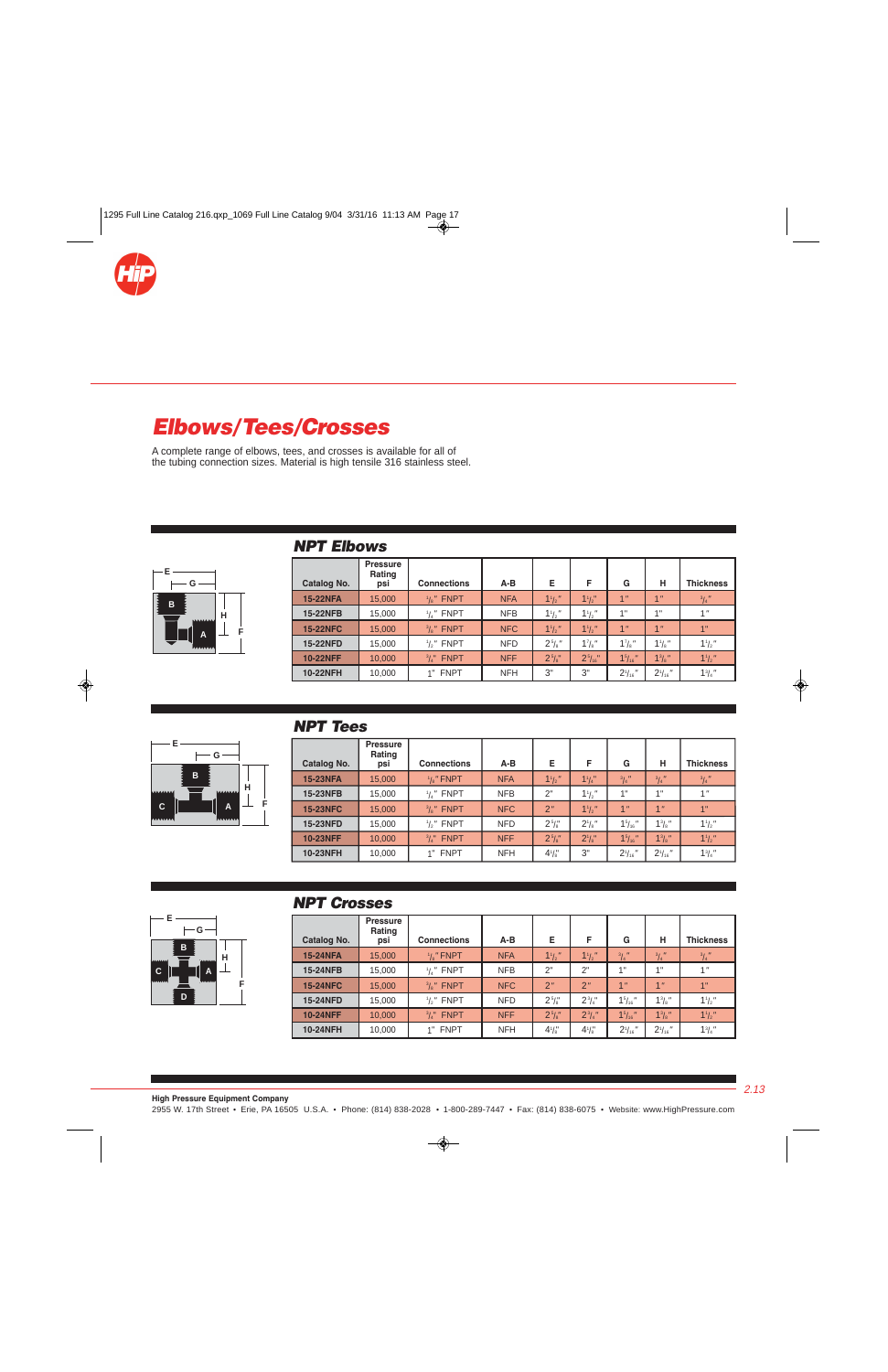# <span id="page-11-0"></span>**NPT Straight Couplings**

Standard material is high tensile 316 stainless steel.



| Catalog No.     | <b>Pressure</b><br>Rating<br>psi | <b>Connections</b>           | A-B        | Length                 | Hex              |
|-----------------|----------------------------------|------------------------------|------------|------------------------|------------------|
| <b>15-21NFA</b> | 15,000                           | $\frac{1}{8}$ " FNPT         | <b>NFA</b> | $1^{1}/4$              | $^{3}/_{4}$ "    |
| <b>15-21NFB</b> | 15,000                           | $\frac{1}{4}$ " FNPT         | <b>NFB</b> | $1^{3}/_{4}$ "         | 1 <sup>''</sup>  |
| <b>15-21NFC</b> | 15,000                           | $\frac{3}{8}$ " FNPT         | <b>NFC</b> | $1^{3}/8$ "            | 1 <sup>n</sup>   |
| <b>15-21NFD</b> | 15,000                           | $1/2$ FNPT                   | <b>NFD</b> | $1^7$ / <sub>8</sub> " | $1\frac{3}{8}$ " |
| <b>10-21NFF</b> | 10,000                           | <b>FNPT</b><br>$^{3}/_{4}$ " | <b>NFF</b> | $2^{1/2}$              | $1^{3}/8$        |
| <b>10-21NFH</b> | 10,000                           | <b>FNPT</b><br>1"            | <b>NFH</b> | $2^1/2$                | $1\frac{3}{4}$ " |

# **NPT Bulkhead Couplings**

Bulkhead couplings are designed specifically for passing a tubing connection through a panel or steel barricade. These couplings include a locknut as shown. Material is high tensile 316 stainless steel.



| <b>Catalog No.</b> | <b>Pressure</b><br>Rating<br>psi | <b>Connections</b>   | $A-B$      | Length           | Hex                | <b>Hole Diameter</b>      |
|--------------------|----------------------------------|----------------------|------------|------------------|--------------------|---------------------------|
| <b>15-21NFA-B</b>  | 15,000                           | $\frac{1}{8}$ " FNPT | <b>NFA</b> | $2^1/s''$        | 1 <sup>n</sup>     | $\frac{7}{8}$ " - 14      |
| 15-21NFB-B         | 15,000                           | $\frac{1}{4}$ " FNPT | <b>NFB</b> | $2^1/s''$        | 1"                 | $\frac{7}{8}$ " - 14      |
| <b>15-21NFC-B</b>  | 15,000                           | $\frac{3}{2}$ " FNPT | <b>NFC</b> | $2^{3}/s$        | $1^{3}/8$          | $1'_{16}$ " - 12          |
| 15-21NFD-B         | 15,000                           | $1/2$ ," FNPT        | <b>NFD</b> | $2\frac{3}{8}$ " | $1\frac{1}{2}$     | $1^{3}/\mathrm{s}$ " - 12 |
| <b>10-21NFF-B</b>  | 10,000                           | $3/\mu$ " FNPT       | <b>NFF</b> | $2^{5}/a''$      | $1^{7}/\mathrm{s}$ | $15\frac{1}{2}$ " - 12    |
| 10-21NFH-B         | 10,000                           | 1" FNPT              | <b>NFH</b> | $3^{1}/2$ "      | $2^{\frac{1}{8}}$  | $1\frac{7}{8}$ " - 12     |

## **NPT Caps**

Tubing end caps are offered for use in sealing off tubing ends either for temporary use or permanent use such as on small volume reservoirs. Standard material is high tensile 316 stainless steel.



| Catalog No.       | <b>Pressure</b><br>Rating<br>psi | <b>Connections</b>           | $A-B$      | Length          | Hex              |
|-------------------|----------------------------------|------------------------------|------------|-----------------|------------------|
| <b>15-21NFA-C</b> | 15,000                           | $\frac{1}{8}$ " FNPT         | <b>NFA</b> | $^{3}/_{4}$ "   | $^{3}/_{4}$ "    |
| 15-21NFB-C        | 15,000                           | $\frac{1}{4}$ " FNPT         | <b>NFB</b> | 1 <sup>''</sup> | 1 <sup>''</sup>  |
| <b>15-21NFC-C</b> | 15,000                           | $\frac{3}{8}$ " FNPT         | <b>NFC</b> | $1^{1}/a''$     | 1 <sup>n</sup>   |
| 15-21NFD-C        | 15,000                           | $\frac{1}{2}$ " FNPT         | <b>NFD</b> | $1\frac{1}{2}$  | $1^{3}/8$ "      |
| <b>10-21NFF-C</b> | 10,000                           | <b>FNPT</b><br>$^{3}/_{4}$ " | <b>NFF</b> | $1^{3}/_{4}$ "  | $1^{3}/s$ "      |
| 10-21NFH-C        | 10,000                           | <b>FNPT</b>                  | <b>NFH</b> | $1^{3}/_{4}$ "  | $1\frac{3}{4}$ " |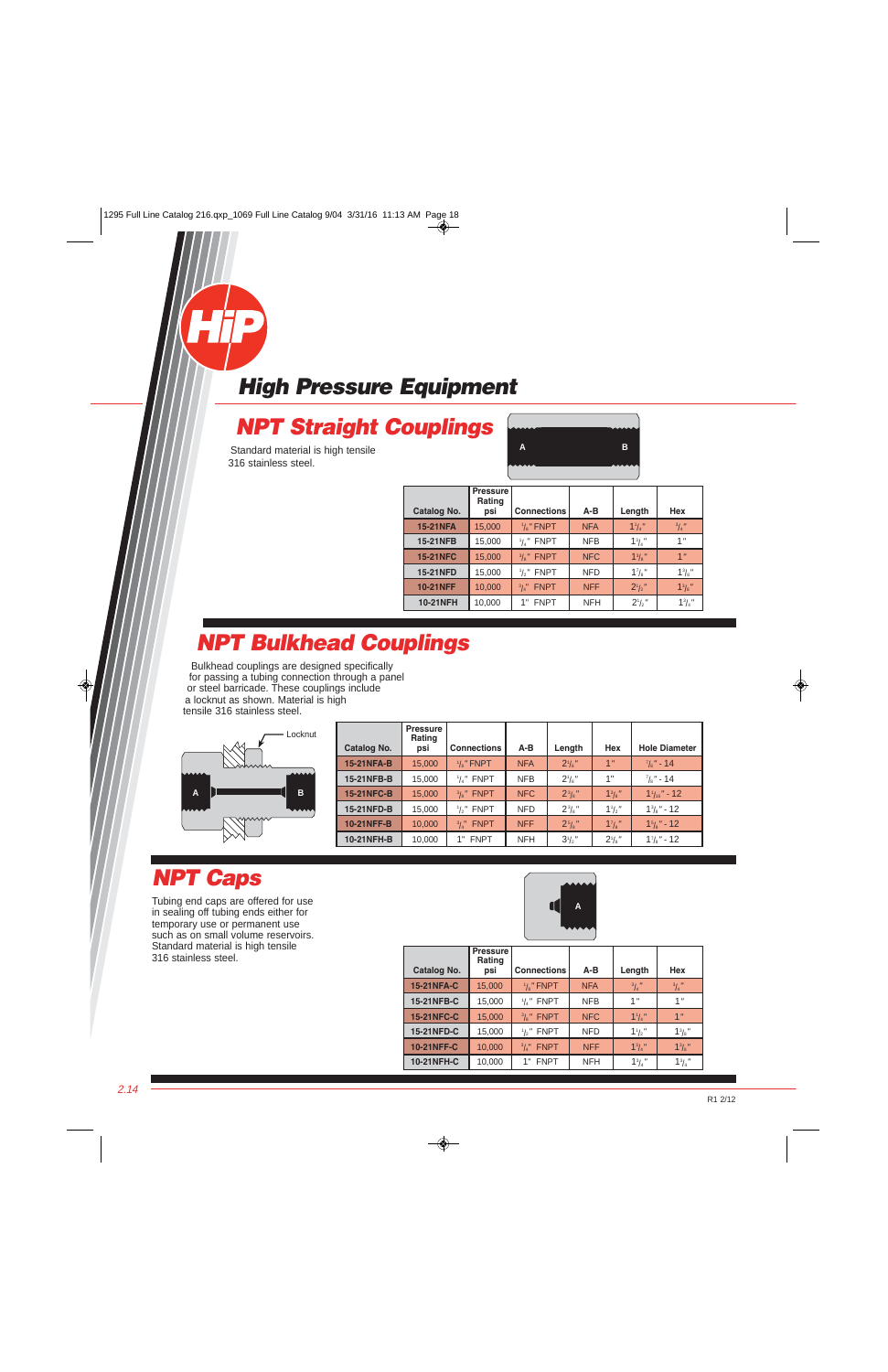<span id="page-12-0"></span>

### **NPT Line Filters**

The line filters as shown utilize sintered stainless steel filter discs 3 pc./set. Porosities are available as per the chart to the right. If not otherwise specified, 100 micron filter discs are supplied. (One micron = 0.001 millimeters). Material of body, caps and cover is hightensile 316 stainless steel.





|                 | <b>Pressure</b><br>Rating |                              |            |                    |                  | <b>Micron Size Filter</b><br>Available |  |   |    |  |        |
|-----------------|---------------------------|------------------------------|------------|--------------------|------------------|----------------------------------------|--|---|----|--|--------|
| Catalog No.     | psi                       | <b>Connections</b>           | A-B        | Length             | Hex              | 0.5                                    |  | 5 | 10 |  | 40 100 |
| <b>15-51NFA</b> | 15,000                    | $\frac{1}{8}$ " FNPT         | <b>NFA</b> | 3 <sup>3</sup> /16 | $1^{3}/s''$      |                                        |  |   |    |  |        |
| <b>15-51NFB</b> | 15,000                    | $\frac{1}{4}$ " FNPT         | <b>NFB</b> | $4^{3}/_{16}$ "    | $1^{3}/8$ "      |                                        |  |   |    |  |        |
| <b>15-51NFC</b> | 15,000                    | $\frac{3}{8}$ " FNPT         | <b>NFC</b> | $4^{3}/_{16}$ "    | $1^{3}/8$ "      |                                        |  |   |    |  |        |
| <b>15-51NFD</b> | 15,000                    | <b>FNPT</b><br>$\frac{1}{2}$ | <b>NFD</b> | $4\frac{3}{16}$ "  | $1\frac{3}{8}$ " |                                        |  |   |    |  |        |

### **NPT Ball Check Valves**

Ball type check valves insure flow in one direction only. Material for body, caps and cover is high tensile 316 stainless steel.



FLOW  $\longrightarrow$ 

| Catalog No.     | <b>Pressure</b><br>Rating<br>psi | <b>Connections</b>           | A-B        | Length               | Hex             |
|-----------------|----------------------------------|------------------------------|------------|----------------------|-----------------|
| <b>15-41NFA</b> | 15,000                           | $\frac{1}{8}$ " FNPT         | <b>NFA</b> | $4^{5}/_{32}$ "      | 1 <sup>''</sup> |
| 15-41NFB        | 15,000                           | $\frac{1}{4}$ " FNPT         | <b>NFB</b> | $4^{5}/_{32}$ "      | 1 <sup>''</sup> |
| <b>15-41NFC</b> | 15,000                           | $\frac{3}{8}$ " FNPT         | <b>NFC</b> | $4^{5}/_{32}$ "      | 1 <sup>n</sup>  |
| 15-41NFD        | 15,000                           | $\frac{1}{2}$ " FNPT         | <b>NFD</b> | $4\frac{9}{16}$ "    | $1^{3}/3''$     |
| <b>10-41NFF</b> | 10,000                           | <b>FNPT</b><br>$^{3}/_{4}$ " | <b>NFF</b> | 5 <sup>5</sup> /16'' | $13/8$ "        |
| <b>10-41NFH</b> | 10,000                           | <b>FNPT</b>                  | <b>NFH</b> | $7^{1}/\text{s}$ "   | $2^1/2''$       |

### **NPT Softseat Check Valves**

Soft seat check valves insure flow in one direction only and can be mounted in any position. These are highly reliable for both gas and liquid service. Standard O-ring (soft seat) material for the sealing surface is Buna-N (nitrile) with other materials including Teflon and Viton available on request. Temperature is limited by the choice of O-ring material. Material of all other parts is high tensile 316 stainless steel.



| Catalog No.       | Pressure<br>Rating<br>psi | <b>Connections</b>              | $A-B$      | Length               | Hex             |
|-------------------|---------------------------|---------------------------------|------------|----------------------|-----------------|
| <b>15-41NFA-T</b> | 15,000                    | $\frac{1}{8}$ " FNPT            | <b>NFA</b> | $4^{5}/_{32}$ "      | 1 <sup>n</sup>  |
| 15-41NFB-T        | 15,000                    | <b>FNPT</b><br>$^{1}/_{4}$ $''$ | <b>NFB</b> | 45/32                | 1"              |
| <b>15-41NFC-T</b> | 15,000                    | $\frac{3}{8}$ " FNPT            | <b>NFC</b> | $4^{5}/_{32}$ "      | 1 <sup>''</sup> |
| 15-41NFD-T        | 15,000                    | <b>FNPT</b><br>$\frac{1}{2}$    | <b>NFD</b> | $4\frac{9}{16}$ "    | $1^{3}/8$ "     |
| <b>10-41NFF-T</b> | 10,000                    | <b>FNPT</b><br>$^{3}/_{4}$ "    | <b>NFF</b> | 5 <sup>5</sup> /16'' | $1^{3}/s$ "     |
| 10-41NFH-T        | 10,000                    | <b>FNPT</b>                     | <b>NFH</b> | $7^{\frac{1}{8}}$    | $2^1/2''$       |